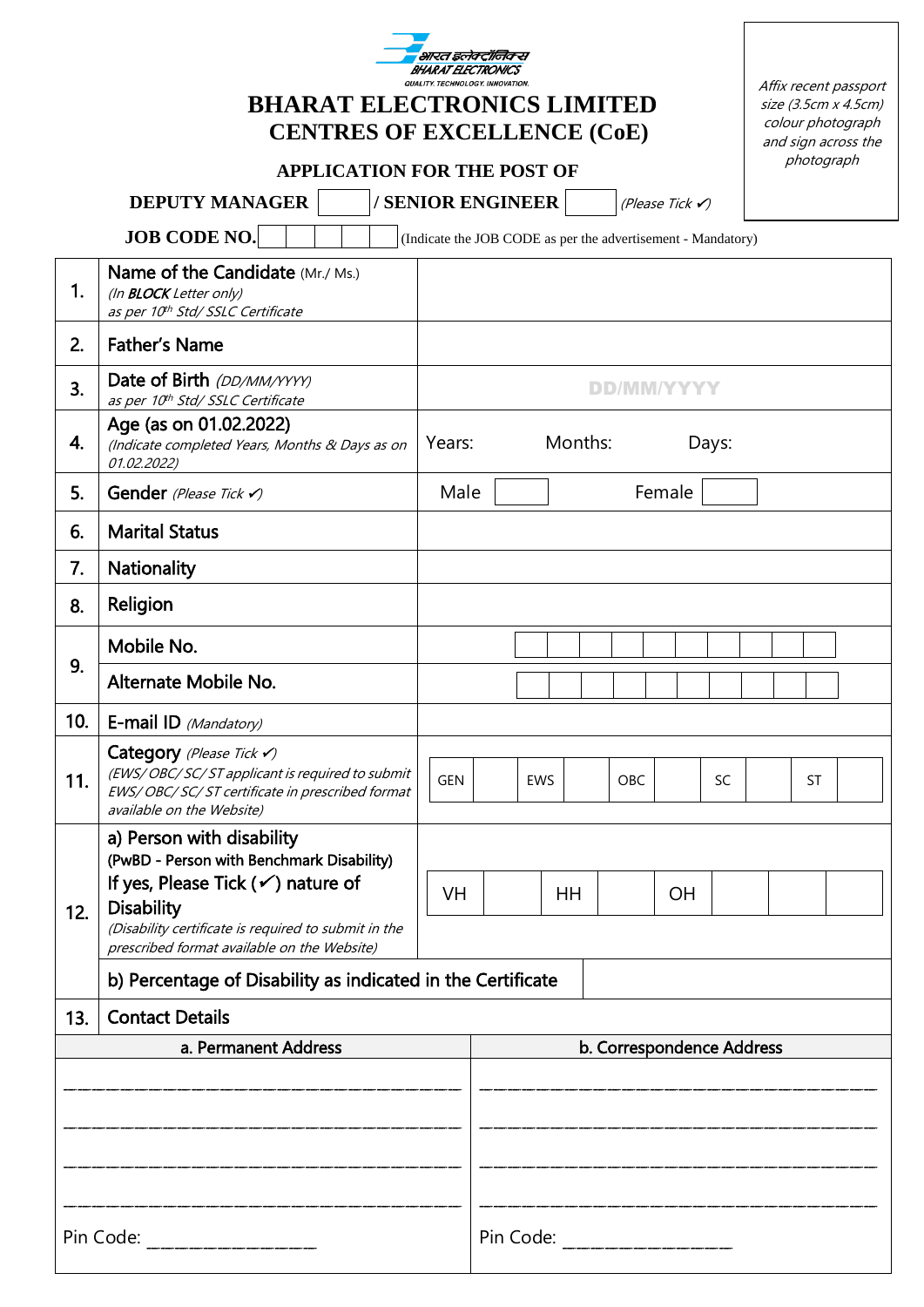|                                                                            | Qualification Details (Academic / Professional)                                                                                                                                                                                                                                                                                                                  |                                     |                                  |                                                                                                       |                          |                                                   |                                                       |
|----------------------------------------------------------------------------|------------------------------------------------------------------------------------------------------------------------------------------------------------------------------------------------------------------------------------------------------------------------------------------------------------------------------------------------------------------|-------------------------------------|----------------------------------|-------------------------------------------------------------------------------------------------------|--------------------------|---------------------------------------------------|-------------------------------------------------------|
| 14.                                                                        | B.E                                                                                                                                                                                                                                                                                                                                                              | <b>B.Tech</b>                       | M.SC<br>(Tech)                   |                                                                                                       | M.E                      | M.Tech                                            |                                                       |
| <b>Educational status</b><br>from<br>10 <sup>th</sup> Std/ SSLC<br>onwards |                                                                                                                                                                                                                                                                                                                                                                  | Institution / University<br>(Place) |                                  | Main subject/ Discipline/<br><b>Branch/ Specialisation</b><br>(As given in the Degree<br>Certificate) |                          | Aggregate<br>Percentage &<br><b>Class Secured</b> | Month &<br>Year of<br>passing                         |
|                                                                            | 10 <sup>th</sup> Std/ SSLC                                                                                                                                                                                                                                                                                                                                       |                                     |                                  |                                                                                                       |                          |                                                   |                                                       |
|                                                                            | 12 <sup>th</sup> Std/ PUC                                                                                                                                                                                                                                                                                                                                        |                                     |                                  |                                                                                                       |                          |                                                   |                                                       |
|                                                                            | <b>BE/B.Tech</b>                                                                                                                                                                                                                                                                                                                                                 |                                     |                                  |                                                                                                       |                          | $\%$<br>Class                                     |                                                       |
|                                                                            | ME/ M.Tech/<br>M.Sc (Tech)                                                                                                                                                                                                                                                                                                                                       |                                     |                                  |                                                                                                       |                          | $\frac{0}{0}$<br>Class                            |                                                       |
|                                                                            | *CGPA conversion certificate to be attached.                                                                                                                                                                                                                                                                                                                     |                                     |                                  |                                                                                                       |                          |                                                   |                                                       |
| 15.                                                                        | Candidates with specific experience as per the job responsibilities brought out in the advertisement will<br>be considered for the job role. Prior experience as Trainees/ Fixed-tenure/ Contractual Engagement in<br>BEL/ other PSUs will not be considered as relevant experience for the posts advertised<br><b>Tenure of Service</b><br>Name of Organisation |                                     |                                  |                                                                                                       |                          |                                                   |                                                       |
|                                                                            |                                                                                                                                                                                                                                                                                                                                                                  |                                     |                                  |                                                                                                       |                          |                                                   |                                                       |
| SI.<br>No.                                                                 | (Indicate if Public Sector<br>Unit)                                                                                                                                                                                                                                                                                                                              |                                     | <b>From Date</b><br>(DD/MM/YYYY) | <b>To Date</b><br>(DD/MM/YYYY)                                                                        | No. of Years<br>& Months | Designation<br>Held                               | <b>Last Salary</b><br>drawn $(\overline{\mathbf{z}})$ |
|                                                                            |                                                                                                                                                                                                                                                                                                                                                                  |                                     |                                  |                                                                                                       | YY<br><b>MM</b>          |                                                   |                                                       |
|                                                                            |                                                                                                                                                                                                                                                                                                                                                                  |                                     |                                  |                                                                                                       | YY<br><b>MM</b>          |                                                   |                                                       |
|                                                                            |                                                                                                                                                                                                                                                                                                                                                                  |                                     |                                  |                                                                                                       | YY<br><b>MM</b>          |                                                   |                                                       |
|                                                                            |                                                                                                                                                                                                                                                                                                                                                                  |                                     |                                  |                                                                                                       | YY<br><b>MM</b>          |                                                   |                                                       |
|                                                                            |                                                                                                                                                                                                                                                                                                                                                                  |                                     |                                  |                                                                                                       | YY<br><b>MM</b>          |                                                   |                                                       |
|                                                                            |                                                                                                                                                                                                                                                                                                                                                                  |                                     | <b>Total years of Experience</b> | Certificates supporting the details of experience should be enclosed.                                 | $Year(s)$ :              | Month(s):                                         |                                                       |